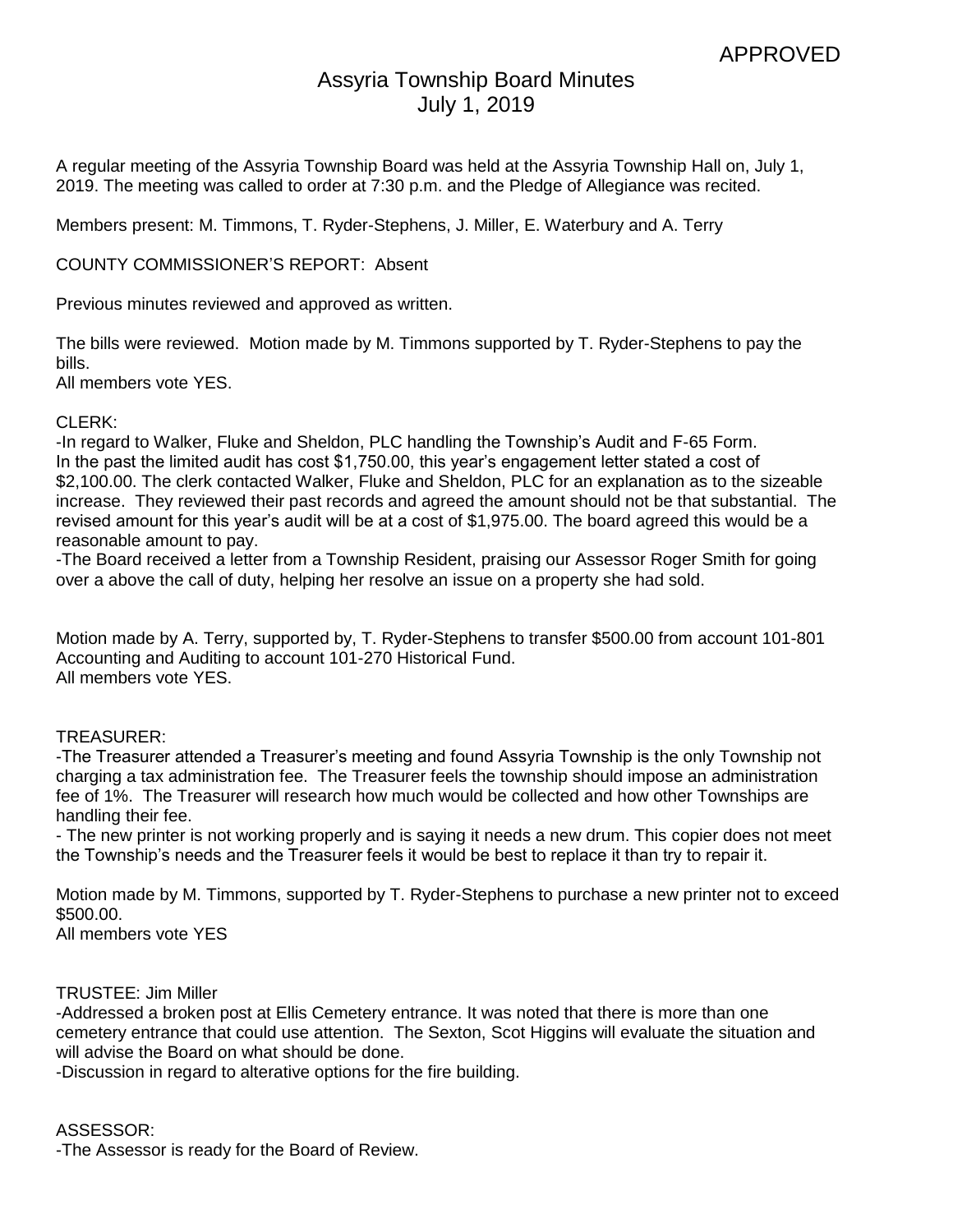SUPERVISOR:

-The Supervisor instructed the Clerk to update the existing cemetery spreadsheet.

-The Supervisor requested a job description and monthly reports from the Assessor.

-The Supervisor did not find any downed trees in Bell Cemetery as of June 14, 2019.

-Board of review is Tuesday July 16, 2019 at 6:00 p.m. to address MCL 211.7 & MCL 211.53b issues. The Clerk will put a public notice in The Reminder.

-Semco Gas wants \$2,490,361.00 increase in performance pay for 2018. A prehearing will be July 9, 2019 at 9:00 a.m., 7109 W, Saginaw Hwy. The prehearing is open to the public.

-Discussion as to preinstalling monument foundations in the cemeteries to allow for uniformity and the plot number being set in the concrete. The Sexton will research the issue and present his thoughts to the Board next month.

-Discussion in regard to extending the parking lot to include the area in front of the new addition. The area would need to be dug out, sloped away from the building and filled with crushed concrete.

Motion made by E. Waterbury, Supported by T. Ryder-Stephens to hire GDH and Sons LLC to complete the parking lot as described for the amount of \$2,400.00. All members vote YES.

Greg Moore from Consumers Energy attended the meeting, requesting an Electric Franchise Ordinance due to the fact the current Ordinance allowing Consumers Energy to provide electricity to the Township's residents and businesses expires November 15, 2019. The Supervisor stated it is in the Township's best interest to adopt a Resolution as opposed to an Ordinance. Resolution adopted as follows:

## **RESOLUTION TO RENEW THE EXISTING REVOCABLE ELECTRIC FRANCHISE WITH THE CONSUMERS ENERGY COMPANY**

**WHEREAS** the Consumers Energy Franchise for Assyria Township expires on November 15, 2019.

**WHEREAS** dependable electric service is essential to the health and well-being of the residents.

**WHEREAS** the Assyria Township Board has determined it is in the best interest of Assyria's residents:

**NOW THEREFORE BE IT RESOLVED** that the revocable franchise with CONSUMERS ENERGY ELECTRIC COMPANY is renewed for thirty years subject to the following stipulations:

#### **REVOCABLE ELECTRIC FRANCHISE TOWNSHIP OF ASSYRIA, BARRY COUNTY, MICHIGAN RESOLUTION NO. 20190701-1**

CONSUMERS ENERGY ELECTRIC COMPANY may construct, maintain and commercially use electric lines and related facilities including but not limited to towers, masts, poles, crossarms, guys, wires, and transformers on, under, along, and across public places including but not limited to highways, streets, alleys, bridges, and waterways, and to conduct a local electric business in the TOWNSHIP OF ASSYRIA, BARRY COUNTY, MICHIGAN, for a period of thirty years.

Assyria Township grants to Consumers Energy Company, hereinafter called "Consumers" the right and authority to install towers, masts, poles, crossarms, guys, wires, and transformers on, under, along, and across public places including but not limited to highways, streets, alleys, bridges, and waterways, and to conduct a local electric business in the TOWNSHIP OF ASSYRIA, BARRY COUNTY, MICHIGAN, for a period of thirty years.

No public place used by Consumers shall be obstructed longer than necessary during construction or repair and shall be restored to the same order and condition as when work commenced. All of Consumers' electric lines and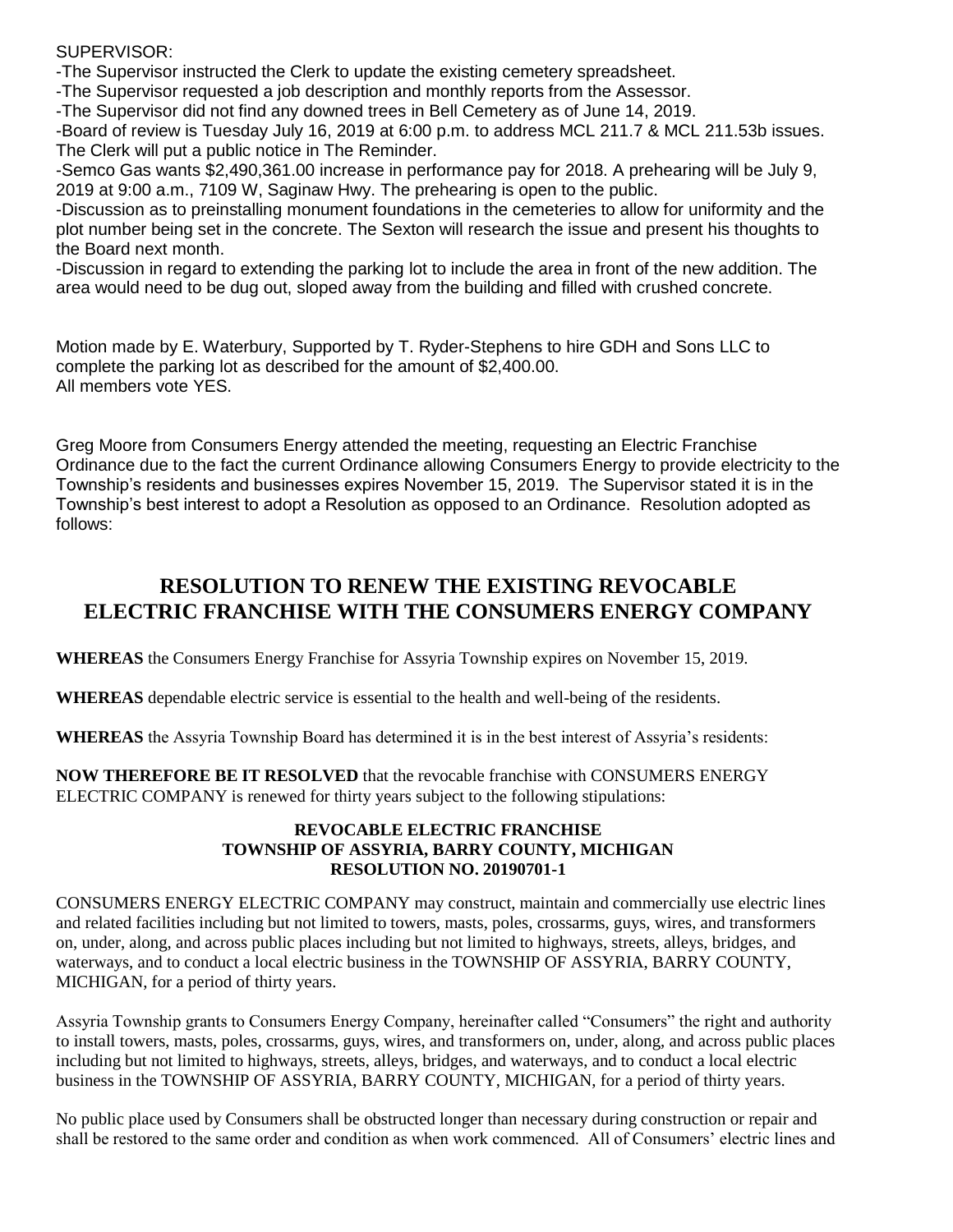related facilities shall be placed as not to unnecessarily interfere with the public's use of public places. Consumers shall have the right to trim and remove trees, if necessary in the conducting of such business.

**HOLD HARMLESS.** Consumers shall save the Township free and harmless from all loss, costs, and expense to which it may be subject by reason of the negligent construction and maintenance of the lines and related facilities hereby authorized. In case any action is commenced against the Township on account of the permission herein given, Consumers shall, upon notice, defend the Township and its representatives and hold them harmless from all loss, costs, and damage arising out of such negligent construction and maintenance.

Consumers shall construct and extend its electric distribution system within said Township and shall furnish electric service to applicants residing therein in accordance with applicable laws, rules, and regulations.

**FRANCHISE NOT EXCLUSIVE.** The rights, power, and authority herein granted, are not exclusive.

**RATES AND CONDITIONS.** Consumers shall be entitled to provide electric service to the inhabitants of the Assyria Township at the rates approved by the Michigan Public Service Commission.

**REVOCATION.** The franchise granted by this resolution is subject to revocation at will.

**MICHIGAN PUBLIC SERVICE COMMISSION JURISDICTION.** Consumers remains subject to the rules and regulations of the Michigan Public Service Commission applicable to electric service in the Township.

Motion by Mike Timmons\_ MPT ... seconded by Eugene Water biry

**RESOLUTION DECLARED ADOPTED 01 July 2019.**

**\_\_\_\_ \_\_\_\_\_\_\_\_\_\_\_\_\_\_\_\_\_\_\_\_\_\_\_\_\_\_\_\_\_\_\_\_\_ \_\_\_,** Assyria Township Clerk

Ayes: Nays: 0 Absent: 0

PUBLIC COMMENT: None

OLD BUSINESS: None

Meeting adjourned at 9:15 p.m.